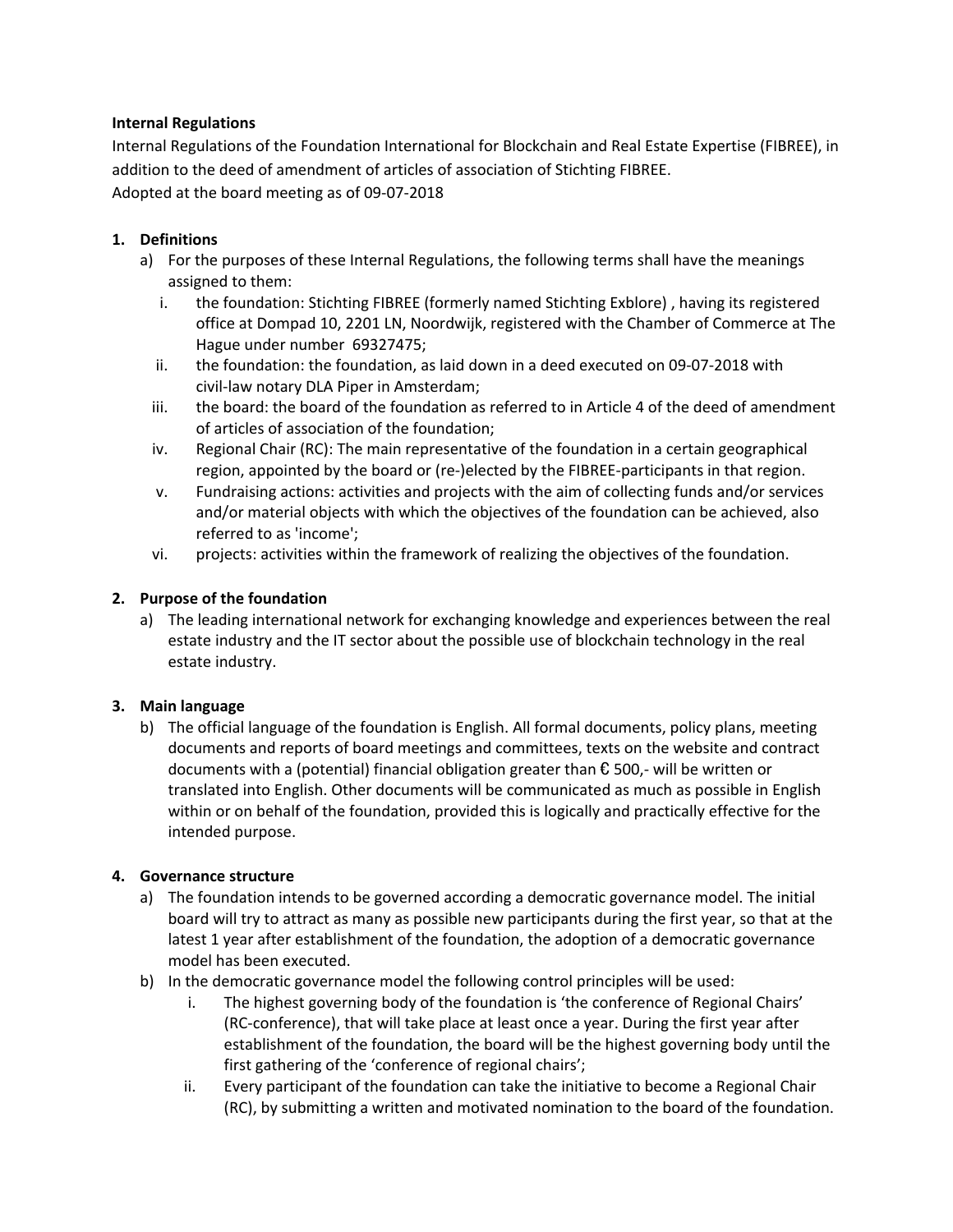Upon receipt of the nomination, the board will examine whether or not it can agree to the nomination (assessment executed by the Chairman of Governance Structure and Ethics together with the Chairman of RC-development and events) and sends an advice on this towards the first next board-meeting. The board-meeting decides by a majority of votes on the appointment of the new RC (Qurum >50%) and informs the RC in question with a clear motivation of the decision.

- iii. Only existing participants of the foundation can be appointed to become a RC.
- iv. RC's are appointed for a period of 4 years. At the expiry of their term, RC's can be re-elected indefinitely for a further period of 4 years by voting of the foundations participants in the region concerned;
- v. The board of the foundation exists of 8 board members. To guarantee the international character of the foundation, the board will always exist of representatives from at least 5 different countries.
- vi. Board members of the foundation are elected by the RC-conference. In order to be eligible for appointment as a board member, you must be nominated by at least 3 existing board members and / or RC's. Only existing participants of the foundation can get nominated for board member, it is not necessary to ever have held the position of RC within the foundation. Board members are elected for a period of 4 years. At the expiry of their term, board members can be re-elected indefinitely for a further period of 4 years;
- vii. There is no objection to having both the position of RC and that of member of the board in one person.Partners and sponsors are supposed not to influence the election of representatives of the foundation.

# **5. Policy**

- a) The policy is laid down in a policy plan:
	- i. This policy plan is updated and reviewed at least annually.
	- ii. It is the duty of the board to offer the policy plan for approval to the annual RC-conference.
	- iii. Any new version of a policy plan is effective at the time it is approved at the annual RC-conference.
	- iv. The policy plan contains (or is supplemented by) an annual plan and an annual budget.
	- v. The most recently approved policy plan leads the board to implement the policy of the foundation within the spending limits of the budget.
- a) Regarding execution of the financial policy:
	- i. Only the board runs bank accounts for the foundation, there will be no regional bank accounts.
	- ii. Donations from regional sponsors aimed for regional support are registered as such with the relevant regional department of the foundation and will only be used for activities to support the community of the relevant regional department, unless different approval is given from both the sponsor and the RC concerned.
	- iii. Donations from global sponsors can be used for activities to support any regional community or the entire global community of the foundation, within the spending limits of the yearly budget and unless a specific spending goal is agreed with the relevant sponsor.

### **6. Duties and powers of the Board and its members**

The Board, board members and its decisions:

a) Manages and represents the foundation;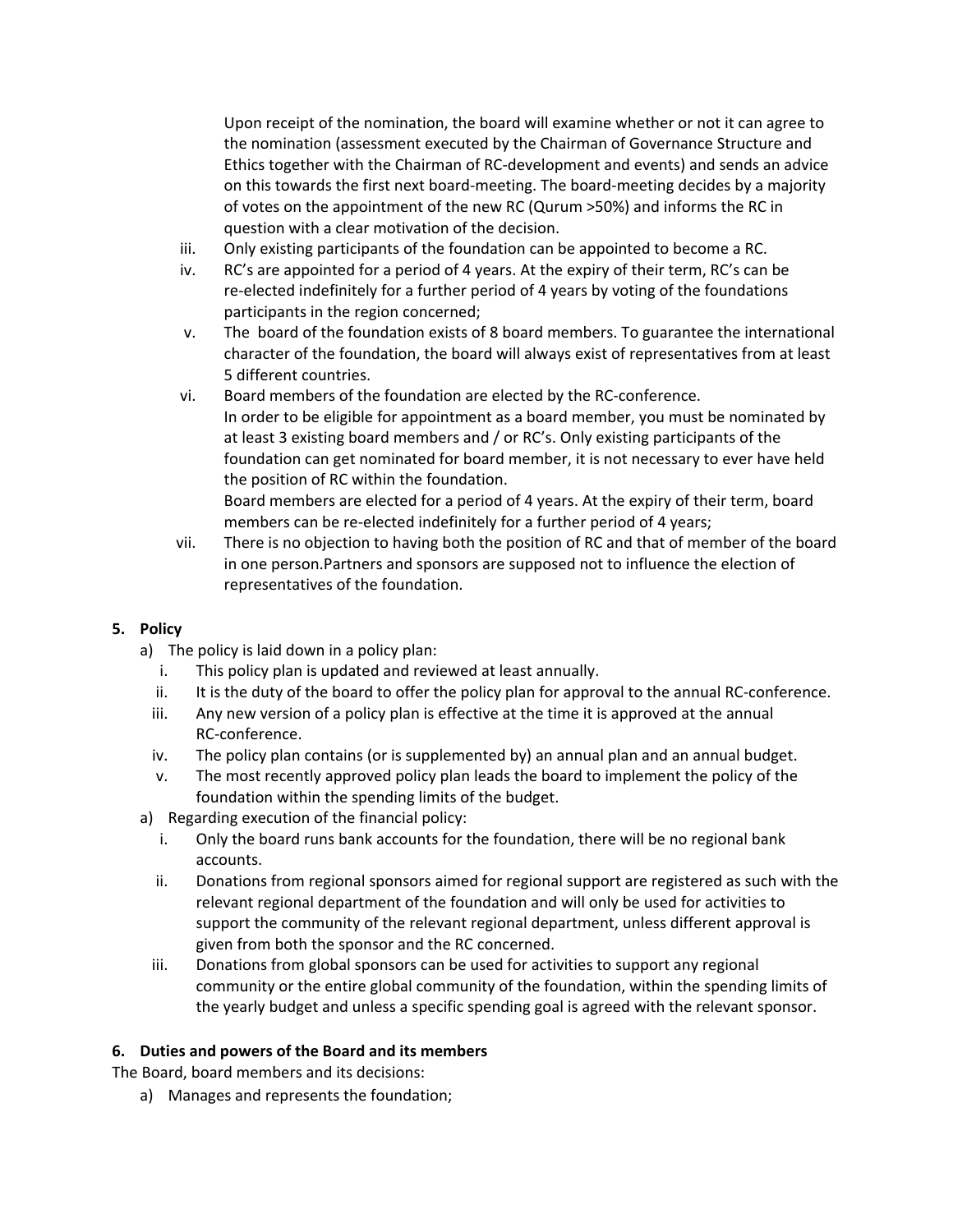- b) Takes decisions of the Board to execute the approved policy plan of the foundation
- c) Can set up working groups/project groups for a limited period of time. Such a group consists of at least one board member and may also include non-executive members. These groups will be dissolved after financial settlement with the treasurer and discharge at a board meeting;
- d) Decides individually on expenditure of up to  $\epsilon$  250,- euro in ad hoc situations. In all situations when expenditures exceed an amount of  $\epsilon$  250,- prior advice of the treasurer followed by approval from a majority of the board is needed;
- e) Is not authorised to take out loans. An exception to this is that the Board is authorised to accept advances on a multi-year donation;
- f) Ensures full transparency towards other participants of the foundation regarding his conduct as a representative of the foundation.Acts within the frameworks set out in the policy plan, the annual budget and the project budgets; board members who do not act within the set frameworks are retiring and eligible for re-election at the next RC-conference, on top of the standing re-election sequence;
- g) If a vacancy arises or a board member is eligible for re-election, new candidates can only be proposed by 3 or more sitting board members and/or RC's on the basis of a nomination;
- h) Only natural persons may sit on the board;
- i) After their election, new board members are being installed by the chairman at a regular board meeting, preferably the annual meeting. New board members must be present in person at the meeting or must have sent a written statement of willingness to the chairman;
- j) The board itself elects the chairman of the board (The President) among its members. The chairman is elected for a period of 4 years. At the expiry of his/her term, The chairman can be re-elected indefinitely for a further period of 4 years. The chairman shall be elected by a majority of the votes cast on the candidates who have submitted themselves for election. If there are more than one candidate and no majority of the votes is taken, the candidate with the fewest votes leaves the process and a new round of voting commences.

Only existing board members who have been on the board for at least one year can be elected as board chairman.

If none of the board member-candidates has a seat on the board for at least one year, this requirement shall not apply.

- k) All board members, as a whole and as individuals, shall use their best endeavors to comply with the Statement of Ethical Principles of the foundation and declare their willingness to resign if their presence on the board is in conflict with these Ethical Principles.
- 1. Chairman of the board / The President
	- i. Has general management of the foundation;
	- ii. Represents the foundation externally;
	- iii. Has consultations with official bodies;
	- iv. Directs the board;
	- v. Is the first point of contact for board members;
	- vi. In consultation with the secretary, draw up the agenda for each meeting;
- vii. Leads the board meetings and the annual RC-conference;
- viii. Ensures that decisions are taken in accordance with the law, the articles of association and these terms of reference;
- ix. In consultation with the secretary and treasurer, draws up the policy plan and reviews it annually, prior to the annual RC-conference;
- x. Coordinates and steers activities;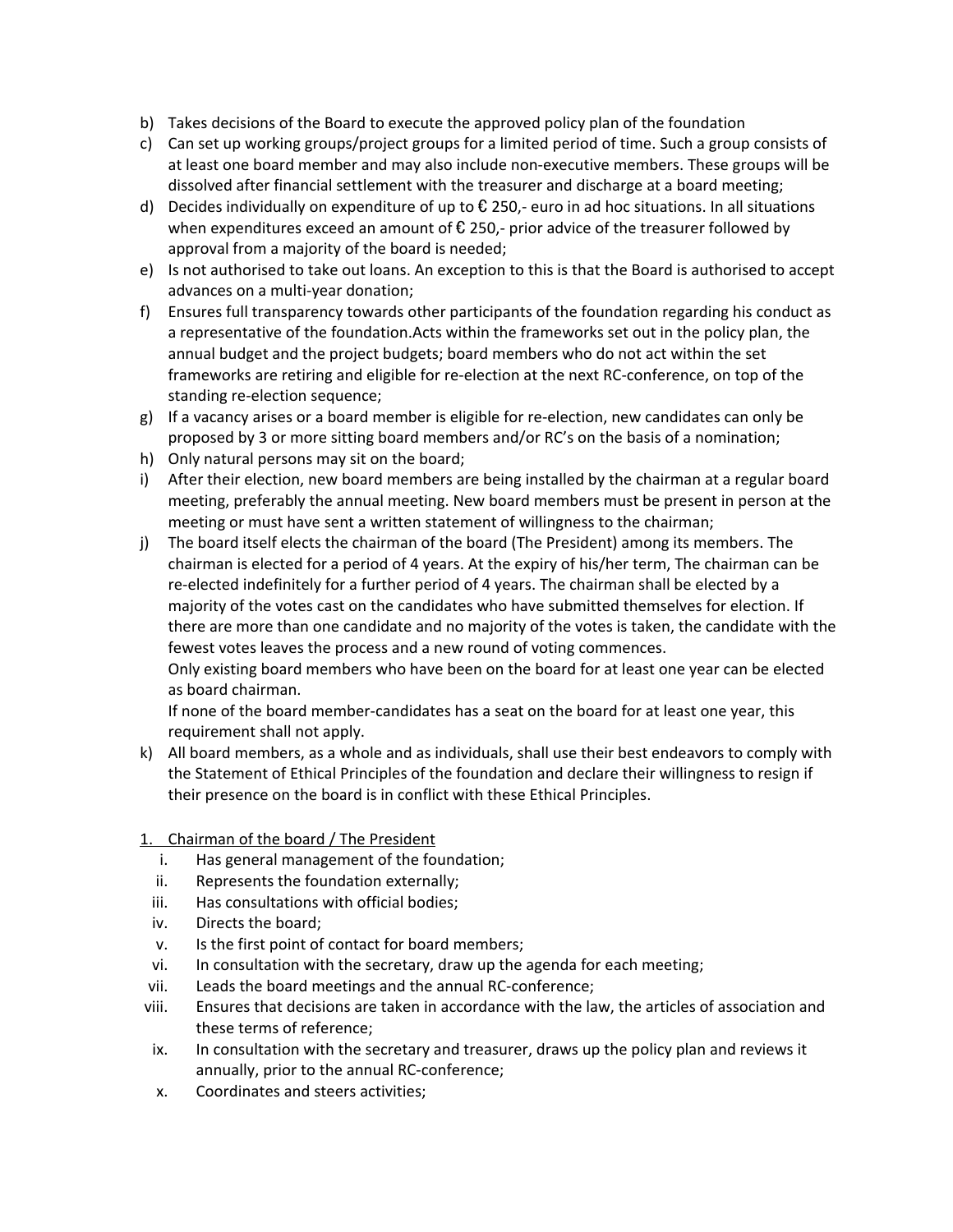- xi. Ensures that board members perform their duties properly and hold them accountable if this does not seem to be the case.
- 2. Vice-Chairman of the board / Public and Corporate Relations Executive
	- i. Replaces the chairman in his absence;
	- ii. Represents the foundation in language areas where the chairman does not speak the language;
	- iii. Carries out an annual cash audit prior to the annual RC-conference. The vice-chairman is supported in this by one of the other board members, not being the treasurer. Each year, a different board member supports the vice-chairman, in rotation.
	- iv. Makes proposals, if appropriate, for correcting or improving the accounting records for the following year.
	- v. Advises the RC-conference whether or not to grant discharge to the treasurer.
	- vi. Performs an interim cash audit at the moment the treasurer indicates that he wishes to resign. Again, advises on whether or not to grant discharge.
- vii. Prepares and safeguards the proposition and positioning (both internal and external) of the foundation towards all stakeholders.
- viii. Manages the contacts and contractual obligations of the foundation with sponsors and partners.
- ix. Manages the contacts with public- and professional media.
- x. Continuously measures and coordinates with sponsors, partners and other stakeholders about their engagement with the foundation and comes up with proposals for improvements.
- xi. Records all sponsorship contracts and partnerships both global and regional, monitors compliance with them and advises board members or RC's on these matters where appropriate.
- xii. The vice-chairman manages the CRM database, which records the data of board members, former board members, donors and their key-representatives for the foundation. He or she shall ensure that this database is up to date and reliable, to the extent reasonably possible.

### 3. The treasurer

- i. Performs the financial administration;
- ii. Safeguards the continuity of the financial administration, particularly in the event of succession;
- iii. Prepares financial statements;
- iv. Creates the financial part of the annual report in which he shall declare the yearly reporting on topics like: a) Financials c) Revision or relieve of treasurer (together with the Vice-chairman);
- v. Ensures that the financial administration, the way in which this administration is carried out and the annual financial report do not deviate unnecessarily from the guidelines and standards of the Dutch Accounting Standard Board (RJ-650 2016).
- vi. Manages the cash, the bank accounts and any savings accounts and investments;
- vii. Manages the inventory, determines whether and under what conditions the inventory is lent and supervises the return delivery;
- viii. Revenue budgeted (fundraising actions) and expenditure budgeted (projects) and carries out interim and final financial audits of these activities;
- ix. Decides independently on expenditure of up to  $\epsilon$  250,- or gives his advice to the board on expenditures above  $\epsilon$  250,- that need approval from the board;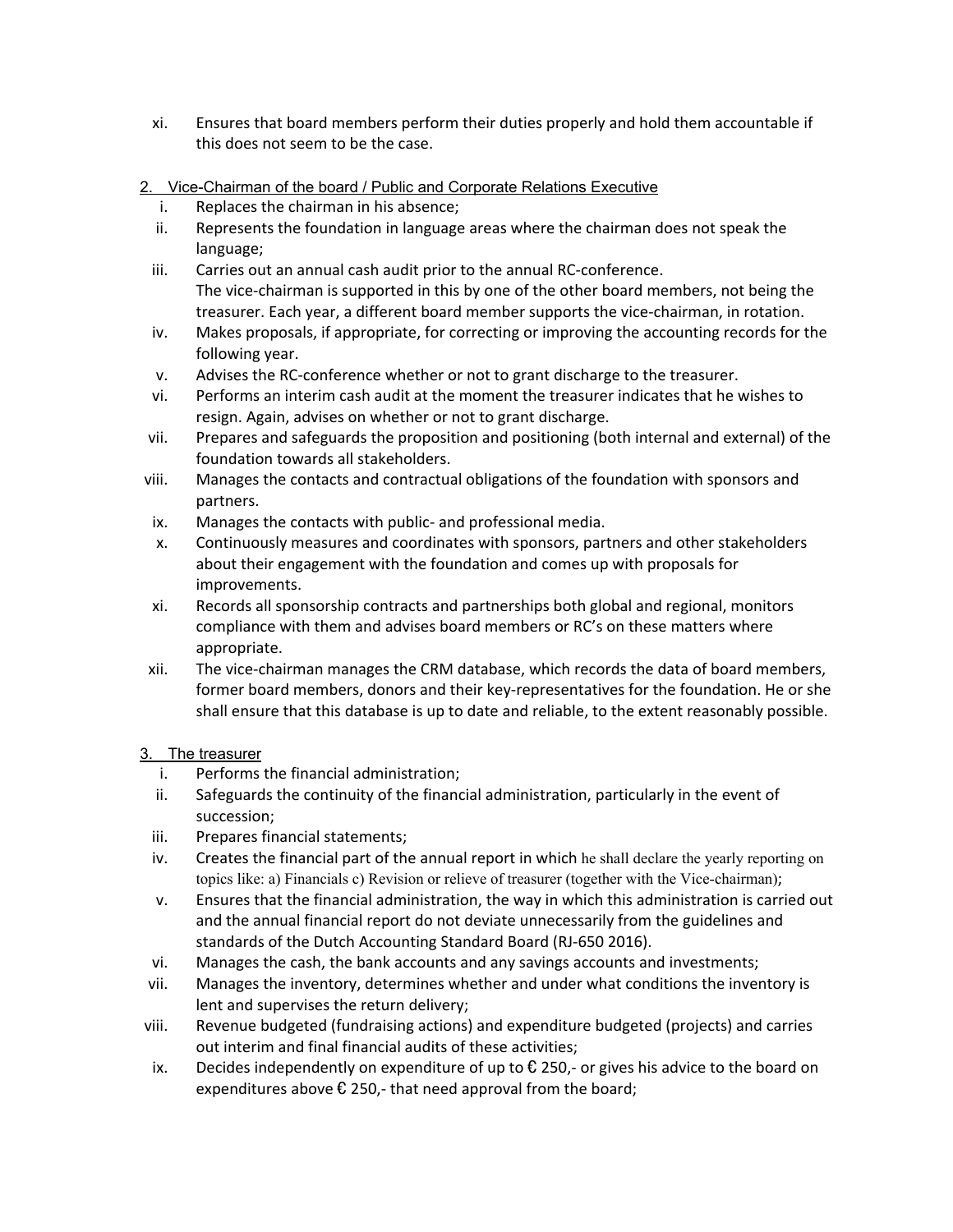- x. Assesses whether expenditure incurred and declarations made fall within the annual budget, the frameworks of project budgets and/or the agreements made in board meetings;
- xi. Initiates the discharge of working groups/project groups established for a limited period of time;
- xii. Maintains contact with sponsors and subsidy providers in absence of the vice-chairman.
- 4. The Secretary
	- i. Makes a report of each board-meeting and RC- conference in which at least the following is stated:
		- a. The date and place of the meeting;
		- b. The members of the Board / RC's who are present or absent;
		- c. The proxies granted;
		- d. The decisions taken;
		- e. The list of action points, their allocation, deadlines and current status.
	- ii. Summary of the minutes of the meeting for the website (as soon as this part of the website is available);
	- iii. Draw up the non-financial part of the annual report, in which he shall declare the yearly reporting on topics like: a) Report of activities and board-meetings / RC-conference and the major decisions taken b) Development of foundation-representatives (board & Rc's old/new, plus votings), c) development of the foundation (website-statistics, its number of participants and its regions), d) overview of contacts/meetings with sister-organisations and other stakeholders;
	- iv. Receives all incoming mail, directly or via other board members;
	- v. Taking cognizance of and dealing with the post, engages other board members as necessary to deal with the post and arranges for the ensuing correspondence;
	- vi. Archives all relevant documents;
- vii. In good cooperation with the Chairman of Community Development, ensures that the current part of the archive can be downloaded from the website for all board members.
- viii. Is responsible for translation of relevant documents into the foundations main-language.
- 5. Chairman of community engagement and website development
	- i. Manages the website;
	- ii. Ensures that the website is available and accessible;
	- iii. Manages the structure of the website, including the design and operation of required frontand back end technology;
	- iv. Ensures that the content of the website is up to date and complete;
	- v. Performs the final editing of texts on the website;
- vi. Assesses content that is offered for placement on the website and consults with the chairman if texts are offered or placed that are not acceptable;
- vii. Ensures that the website and all other internal and external communications comply with the corporate identity;
- viii. Maintains contact with those who provide texts or other content for the website;
- ix. The Chairman of Community Development executes the final drafting of the quarterly newsletter and ensures a regular, timely publication.
- x. With regard to the above subs v. to ix., the Chairman of community engagement and website development works in close cooperation with the vice-chairman of the board / public and corporate relations executive.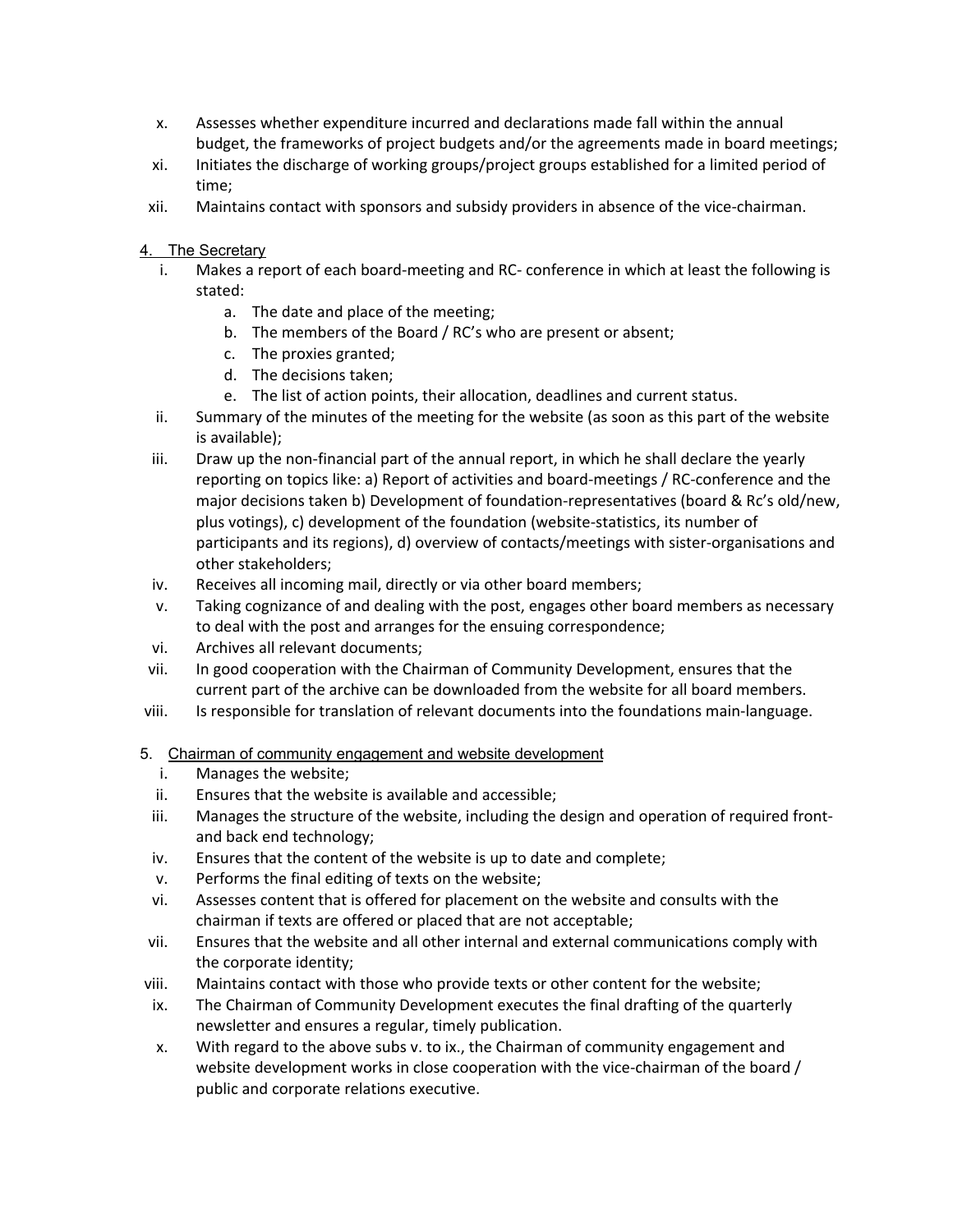xi. Replies to incoming e-mail on the central e-mail address. Good agreements are made with the secretary about the types of e-mail that the webmaster may handle himself: requests for written transmission of annual reports, and other public information. The webmaster sends an acknowledgement of receipt of other e-mails, the further answering/settlement will be transferred to the secretary.

# 6. Chairman of governance structure and ethics

- i. Supervises the statutory actions of the board members and advises the board (or arranges for external advice to be requested) on any governance issues that may arise;
- ii. Supervises the correct assignment and composition of committees, given the purpose of the committee in question. Advising the board in this matter.
- iii. Carries the end-responsibility for providing an assessment of the person in question when nominating new RC candidates and oversees signature of the Statement of Ethical Principals and other formal documents by new RC's. Acts in respect to this closely together with the Chairman of RC-development and events.
- iv. Is a whistleblower: supervises the board and its members (including the chairman) internally and monitors compliance with the articles of association, the Internal Regulations and by-laws, the Statement of Ethic Principles and the agreements made at board meetings;
- v. Chairs the permanent Committee of Authorisation and Integrity for assessments in case of a conflict with the Statement of Ethical Principles. The chairman of governance and ethics is supported in this by two of the other board members. Fulfills this role until such time as a Supervisory Board can take over this role;
- vi. Oversees the proper functioning of appointment procedures for board members and RC's;
- vii. Periodically examines compliance by board members and RC's with the governance principles and the Statement of Ethics Principles;
- viii. Advices the board in taking appropriate measures when compliance breaches are indicated and coordinates the execution of such measures;
- ix. Makes proposals, if appropriate, for correcting or improving the governance structure or Statement of Ethic Principles.

7. Chairman of product-, content- and expertise development

- i. Is responsible for the annual publication of 'the leading industry report in the field of blockchain and real estate', that provides a leading market-overview of the present state and latest developments both global and in every specific region/country.
- ii. Organizes the collection and quality assurance of relevant content and expertise.
- iii. Is responsible for the development and subsequent updating of an information system that enables participants of the foundation to easily find and contact specialists or relevant content relating to a particular subject.
- iv. Seeks and maintains frequent contact with research- and training-institutes and specialists on specific topics. Also contacts sponsors, partners or other stakeholders occasionally in this perspective.
- v. Monitors the foundation's positioning as a thought leader in the field of blockchain and real estate
- vi. Continuously conducts research among participants, into experiences and wishes with regard to products and services of the foundation
- vii. Ensures that an attractive proposition of products and services on behalf of the foundation is continuously kept up to date with state-of-the-art content and expertise.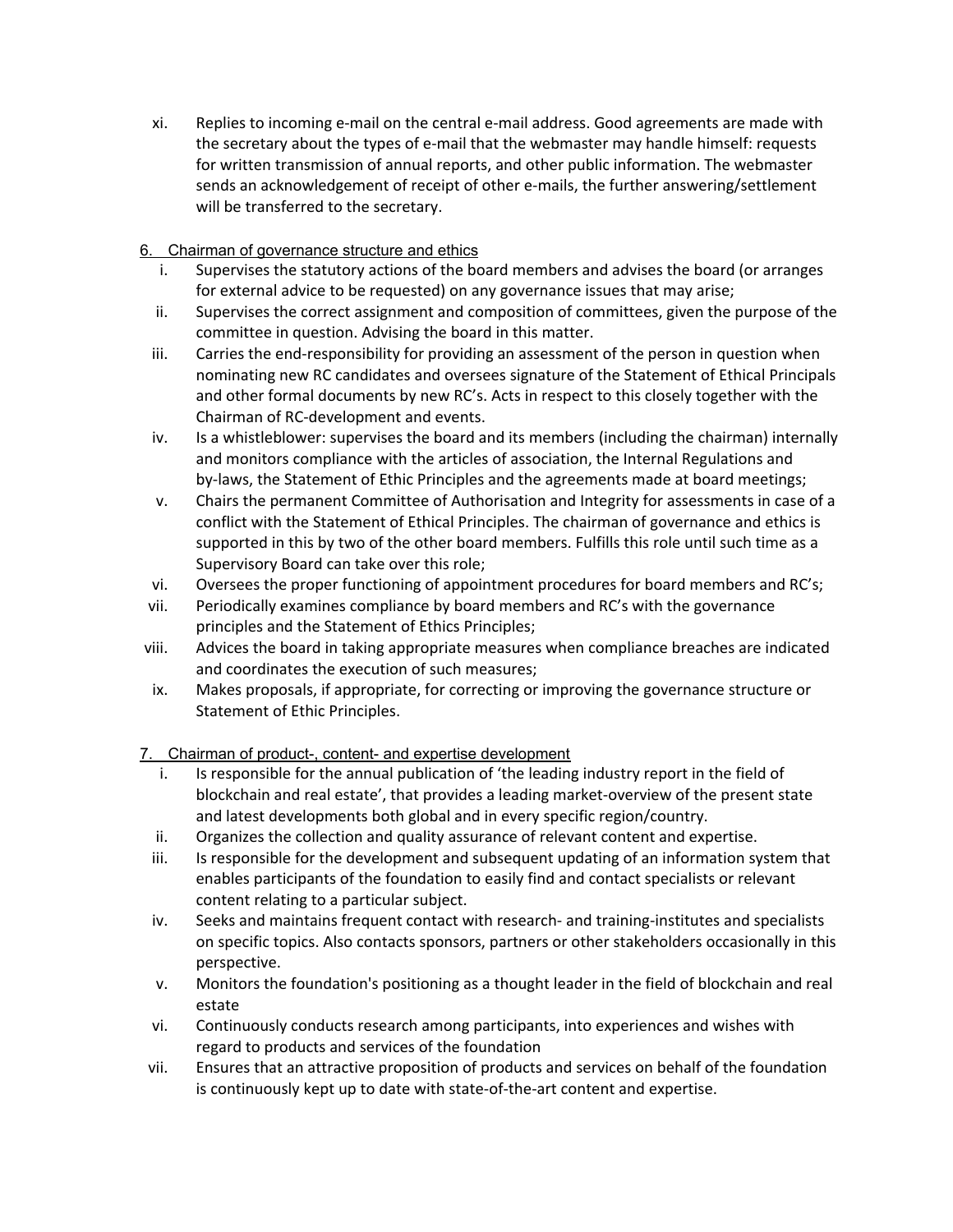- viii. Draws up plans and budgets and monitors their implementation in order to keep the proposition of products and services at the level desired by the participants.
- ix.

## 8. Chairman of RC-development and events

- i. Follows the development of the number of participants, continuously searching worldwide for opportunities for developing new regions for the foundation.
- ii. Stimulates and supervises the recruitment of candidate RC's.
- iii. Provides an assessment of the person in question when nominating new RC candidates and oversees signature of the Statement of Ethical Principals and other formal documents by new RC's, together with the Chairman of Governance Structure and Ethics.
- iv. Encourages RC's to organize 3 to 4 regional network meetings per year and organizes support from the foundation where desired.
- v. Actively promotes topics to RC's that could be put on the agenda during network meetings and ensures the supply of content from the foundation.
- vi. Actively tracks which activities/subjects are organized by RC's in their regional networks. Is constantly looking for best practices to copy-paste towards other regions or to be brought to the attention of participants in other regions. The chairman of RC-development and events organizes all necessary follow-up, in collaboration with the RC's involved.
- vii. Is the foundation's point of contact for requests to contribute to an external event and always consults with the vice-president prior to giving any commitment.

## **7. Agenda**

- a) All participants of the foundation may submit items for the board-meeting to the chairman and/or secretary for the board; they shall draw up the draft agenda in close consultation and decide the priority of items. Urgent items (such as the adoption of the annual report) are placed higher on the draft agenda than items that can be postponed by many;
- b) The secretary shall distribute the draft agenda at least 2 days before the start of the meeting and publish it on the internal part of the website (as soon as this is available).
- c) The final version of the agenda shall be adopted at the beginning of each meeting. Board members have the possibility to add items to the agenda, to propose to add items to the agenda or to carry them over to a subsequent meeting and to propose to change the order of items on the agenda.
- d) Meetings are completed according to the agenda; however, on his own initiative or at the request of the chairman, he may decide to deviate from this order and/or decide to carry one or more items over to a subsequent meeting.

# **8. Responsibility**

a) The board is responsible and decides according the year-plan as approved in the latest RCconference.

### **9. Minutes**

- a) A report (with an overview of the activities) of each board-meeting and RC- conference is drawn up and distributed to the board members as soon as possible after the meeting.
- b) Draft minutes drawn up shall be discussed and adopted at the next meeting.
- c) Adopted minutes shall be published (either in summarized form or not) on the website (as soon as this is available).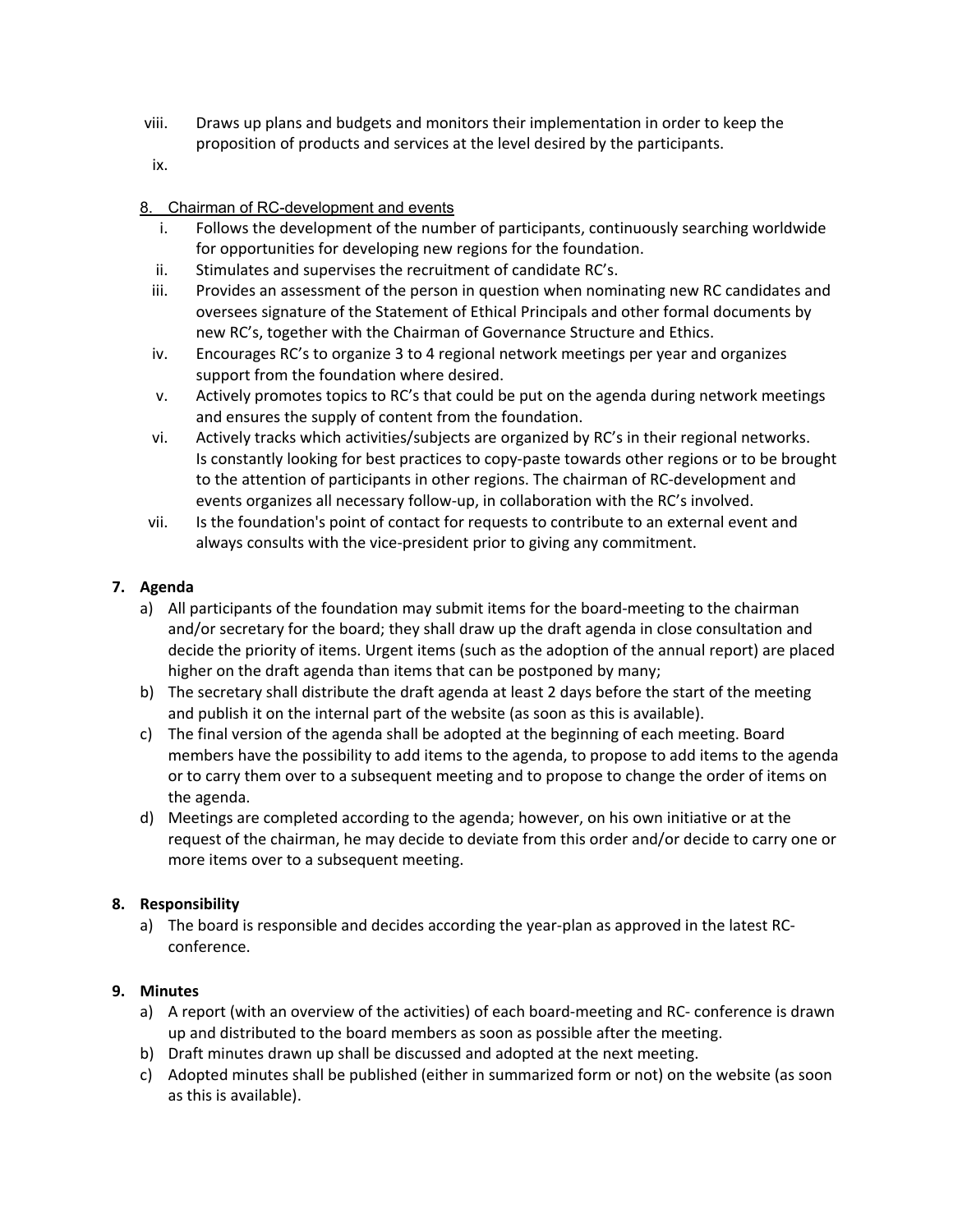## **10. Contribution during the board-meeting**

- a) Active input is expected from the members of the Board;
- b) Ideas of board members are welcome and are discussed or postponed to a subsequent meeting;
- c) Any board-member may nominate one or more alternates. An alternate shall not be entitled to vote. A deputy can only be present if the board-member is absent;
- d) Any participant of the foundation may put items on the agenda of a board-meeting. The board decides on priority and publishes the agenda on the foundations website (as soon as this is available) prior to the meeting.
- e) The board may ask the chairman to allow persons other than board members to attend the meeting (e.g: a RC that put an item on the agenda). The chairman shall take a decision on this matter, after which the Secretary submits (or not) an invitation to attend (a part of) the board-meeting towards the person in question;
- f) Any board-member may be represented on the board by another board-member on the basis of a written power of attorney to that effect, which must be handed over to the chairman of that meeting at the start of the relevant meeting.

# **11. Regional representation of the foundation**

- a) The foundation aims to grow its network both via internet and ground-based activities. To organize ground-based activities the foundation gives the possibility for participants to become a representative of the foundation in their respective regional area, the so called Regional Chair (RC);
- b) Every defined region will at least have a RC;
- c) What the foundation expects from the RC:
	- i. Is the regional representative of FIBREE in the concerned region, behaves in accordance of the Statement of Ethical Principles as such in order to support the professional image of FIBREE;Ensures full transparency towards other participants of the foundation regarding his conduct as a representative of the foundation.
	- ii. Organizes 3 to 4 regional meetings and contributes to regional visibility of FIBREE
	- iii. Collects or records regional activities within the blockchain & real Estate space
	- iv. Contributes with the above knowledge to the periodic FIBREE Industry report
	- v. Attracts new regional or global sponsors
	- vi. A RC gives his advice to the board about eventual collaboration with possible new sponsors/corporates/partners and, if necessary, meets with these possible stakeholders to be able to give RC's opinion.
- d) What does FIBREE offer back:
	- i. We deliver support in organizing events and regional publicity (web-announcing, content, research-report, speakers)
	- ii. FIBREE brand can be used for regional marketing and activities
	- iii. Within agreed budget/boundaries, the RC can collect and use FIBREE regional fundings for regional use. They will be managed via the board of the foundation (the treasurer), but labeled for regional purposes.
	- iv. RC represents his/her regional community in the RC- conference.
	- v. RC alone has no private mandates, but is in the RC- conference the representative of all FIBREE- participants in his/her respective region, granted with the power of 1 vote on any foundation-decision to be approved at the RC- conference.